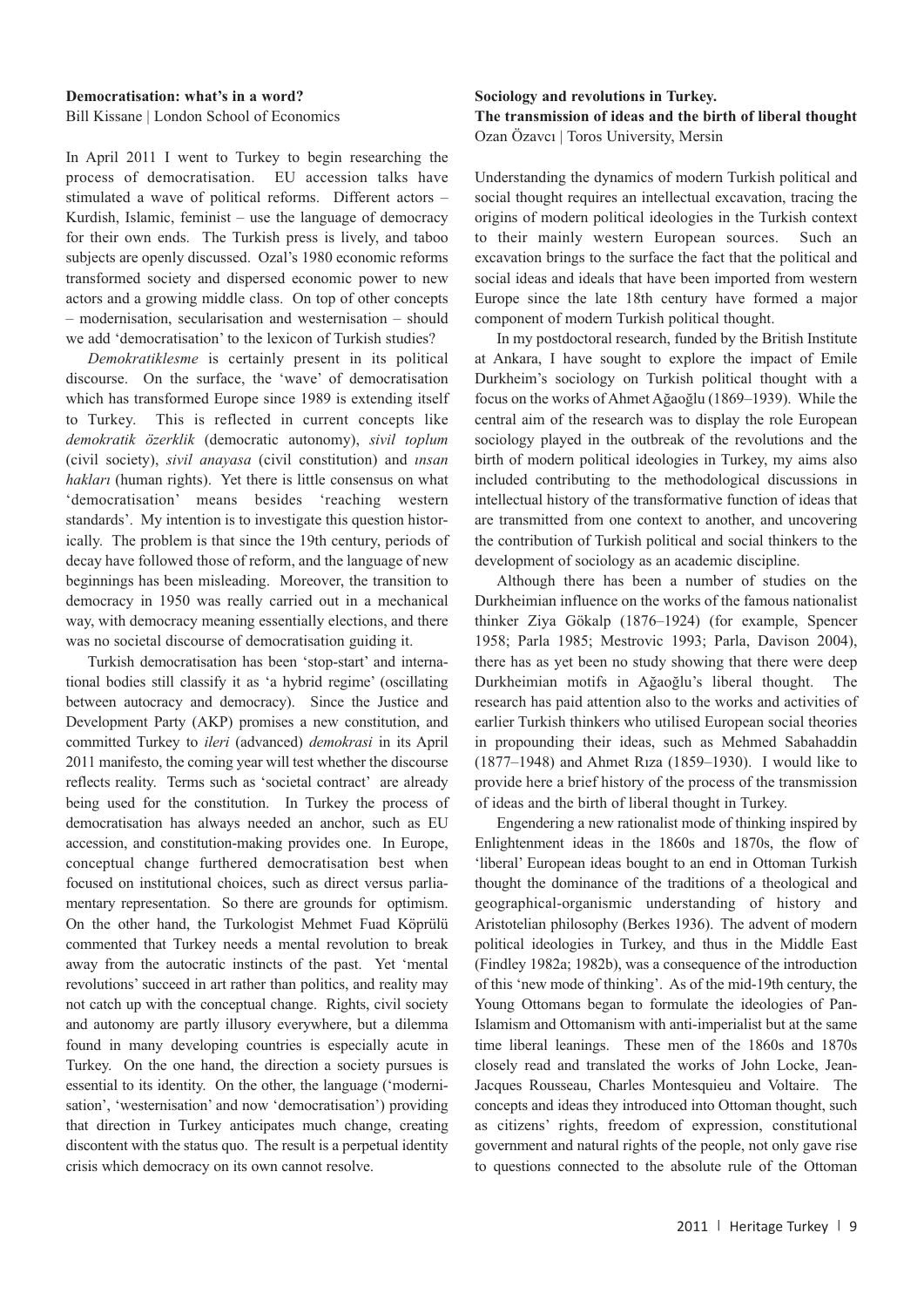

Ahmet Ağaoğlu

sultan. They also sowed the seeds of liberal political thinking in Turkey. In 1876, Abdülhamid II was brought to the throne on the condition that he introduced the first Ottoman constitution and parliamentary rule. He kept his word, but in the aftermath of the embarrassing defeat in the Russo-Ottoman War of 1877–1878, on the pretext that the parliament slowed down the war-time decision-making process, he 'temporarily' dissolved the parliament, abolished the constitution and sent the leading figures of the Young Ottomans into exile.

The period between the abolition and the re-introduction of constitutional government in the Ottoman empire lasted 30 years. In this period the Young Turk movement appeared as a struggle against the despotic rule of the sultan. Though there was no organic link between the two, the Young Turks, or the men of the 1880s, 1890s and 1900s, were followers of the Young Ottomans in the sense that their ultimate aim was also the creation of a more liberal and just government system for which the Young Ottomans had fought a few decades earlier. The Young Turks differed from their predecessors mainly in that they utilised the sociological teachings of various western European schools in putting forward their ideas. The leading figures of the Young Turk movement sought to understand through the science of society the foundations of Western political and social systems which they took as models in their attempts to create a new Ottoman nation.

In 1902, when the Young Turk movement split into two groups, the leaders of each group were closely studying, and contributing to, the teachings of different French schools of sociology (mainly due to the fact that the majority of Ottoman intellectuals could read only French at the time). Although sociology had been developed in France in order to reorganise society so as to end the social instability and revolutions of the 19th century, the Young Turks would use sociological teachings while preparing for a revolution to reintroduce the constitution.

Turning the social theories of the second generation of Frederick Le Play's Catholic school of sociology into a political ideology in the Ottoman context, Mehmed Sabahaddin advocated the creation of a new system in the empire that would be based on the ideas of private initiative and decentralisation (Sabahaddin 1999: 22–23). Sabahaddin asserted that the communitarian social structure of Ottoman society should be replaced by the particularistic structure as found in Anglo-Saxon countries. Individuals should be allowed and encouraged to develop their faculties of initiative, perseverance and industry. He wanted local governments and municipalities to be given further rights in his programme, and, taking British public schools such as Bedales as a model, he proposed that a new education system should be established. Sabahaddin's thought carried deep marks of Victorian liberalism, with his emphasis on the concepts of character and self-government.

Like Sabahaddin, Ahmet Rıza, the leader of the Committee of Progress and Union (Hanioğlu 2002: 28), was fascinated by the teachings of a French school of sociology, in this case Saint-Simonianism; he closely followed the works of 'the liberal Saint-Simonian' Pierre Laffitte (Jones 2008: 201). Ahmet Rıza likewise suggested the creation of a new individual, despite regarding the state as the engine of progress. However, his emphasis was on the organisation of society rather than on the strengthening of the individual. Both Sabahaddin and Ahmet Rıza contributed to the schools of sociology they followed either financially or through their input into the organisations of these schools. With the works of these two thinkers, the notion of the value of scientific study of society in the restructuring of Ottoman politics and society became popular, and different interpretations of liberalism, from both sides of the Channel, were introduced into the Ottoman empire.

After the 1908 Young Turk Revolution, Gökalp, a Kurdish thinker, attempted to formulate Turkish nationalism by translating Emile Durkheim's notion of collective conscience as national consciousness. The Durkheimian influence on early Republican political thought has been believed to be owed to his work (Spencer 1958: 640–41). Durkheim became the most widely translated and read western European social scientist in Turkey in the early 20th century (Toprak 2008). But besides Gökalp, there was another channel that made Durkheim's work influential in Turkey at the time: the works of Ahmet Ağaoğlu.

A liberal professor of law and one of the ideologues of the Kemalist Revolution, Ağaoğlu was one of the members of the committees that penned the first party programme of the Republican People's Party and that drafted the first constitution of the Republic. To date, Ağaoğlu has been considered to be a liberal individualist for his argument that the individual was the motor of progress and that the foremost duty of the state must be to ensure the security, health and happiness of individuals. But on closer examination, one finds that, like Durkheim, Ağaoğlu's notion of individualism was the logical completion of his communitarian understanding of society. For both early Durkheim and Ağaoğlu, it was possible, without